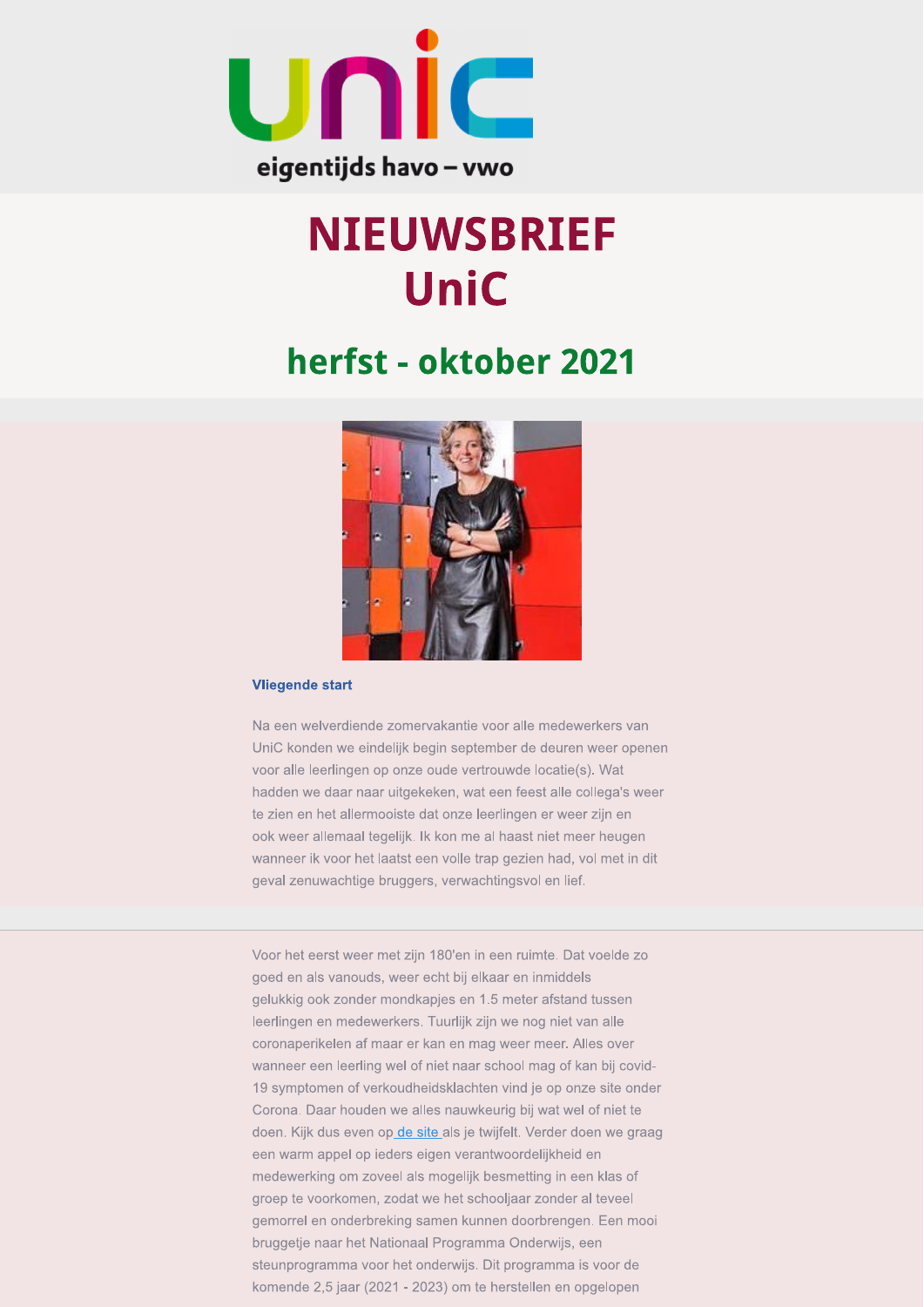achterstanden door de coronacrisis weg te werken. We informeerden daar in eerdere nieuwsbrief en brieven al iets over. Nu zijn we weer een stap verder en kunnen we je hierover weer meer vertellen:

#### Hoe we gaan herstellen

Vanuit Nuovo Scholen wordt UniC goed ondersteund met o.a. een projectplan van aanpak en planning, we trekken hierin gelijk met elkaar op en kunnen zo kennis en ervaringen met elkaar delen. Binnen UniC hebben wij inmiddels een schoolscan, een probleemen behoefteanalyse gemaakt, dit is onderdeel van het herstelplan. De opgehaalde input bij alle teams per leerjaar hiervoor is in verslagen vastgelegd en vormt het uitgangspunt voor het invullen van ons plan van aanpak. We zien al wel een duidelijke rode lijn namelijk behoefte aan:

- 1. Bijles, Hulp en Extra les, vooral in de bovenbouw.
- 2. Leuke dingen doen in (klassen)verband en school breed
- 3. Executieve vaardigheden

Met een aantal zaken is direct gestart zoals het functioneel inzetten van de V-blokken. Het aantrekken van zowel twee extra externe wiskundigen die kleine groepjes gaan begeleiden onder ZelfWerktijd (ZW) in de bovenbouw als een faalangstcoach ter ondersteuning. Samen met het hele team zijn we nu bezig met het invullen van diverse scenario's voor nog meer ondersteuning waar nodig in zowel de onderbouw als bovenbouw. De daarop volgende stap is het uitdenken en invulling geven aan leuke dingen doen. Mooi gegeven is dat naast herstellen dit ons ook kansen en mogelijkheden biedt om vooruit te kijken naar toekomstgericht onderwijs. Gelukkig is dit nu ook een essentieel onderdeel geworden in NPO (herstel)plan en is hier eveneens budget voor gereserveerd. Na de herfstvakantie krijgt ons plan van aanpak en de invulling concreet vorm. We informeren hier weer tijdig over via brief, nieuwsbrief en website/NPO. Eventuele algemene informatie over NPO vanuit de overheid / VO raad vind je hier.

Fijne herfstvakantie!

#### Merlijn Verstraeten, rector

# Update: schoolkosten via VanDijk

Met de start van dit schooljaar worden de leermiddelen geleverd door VanDijk. We merken dat de overstap naar VanDijk wennen is, dat was het ook voor ons. Over de schoolkosten zijn veel vragen binnengekomen. Daarom willen we hierbij nog even inzoomen op deze kosten. Voor UniC int VanDijk de schoolkosten. Via de website van VanDijk kan je ook buiten de bestelperiode van leermiddelen deze schoolkosten voldoen.

#### Hoe? Lees het hier Stap voor stap!

Voor dit schooljaar hebben we geen kosten voor jaarexcursies geïncasseerd omdat we aan het einde van vorig jaar niet wisten welke maatregelen er voor het huidige schooljaar nog gelden. Nu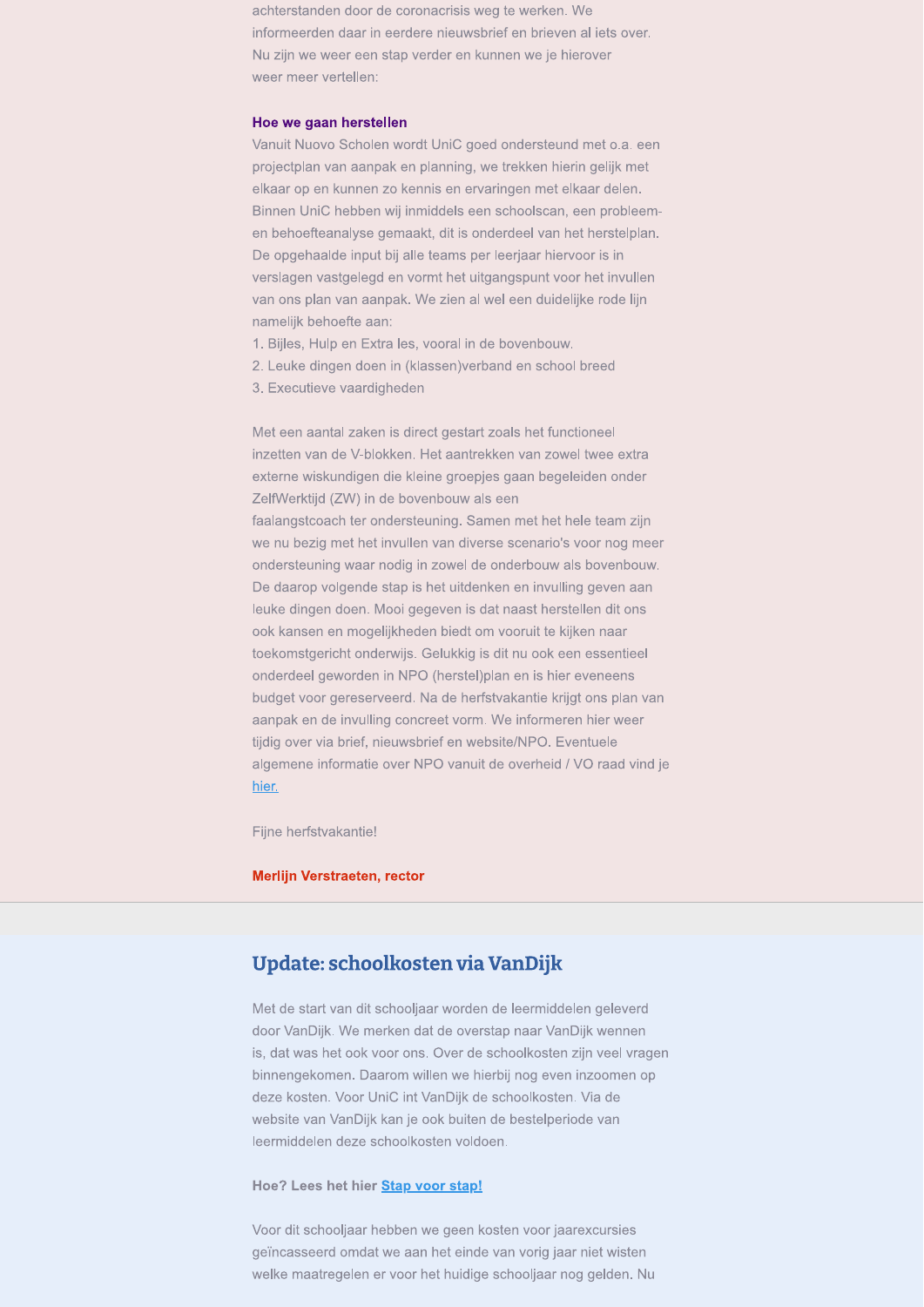een groot deel van de maatregelen zijn versoepeld en we weer meer mogen en kunnen, bekijkt het team per leerjaar of er een excursie georganiseerd kan worden binnen de geldende maatregelen. Leerlingen en ouders ontvangen dan tijdig bericht met het verzoek om de kosten voor deze (jaar)excursie te voldoen via VanDijk.

# Ouderbetrokkenheid op UniC: We Need You!

De UniC-gemeenschap bestaat uit leerlingen, ouders en medewerkers. We vinden het als school belangrijk dat ouders actief betrokken zijn bij het onderwijs van hun kind. Dit kan zijn als vrijwilliger bij het toezichthouden tijdens toetsen tot aan deelname aan de medezeggenschapsraad.

We willen onze leerlingen graag goed voorbereiden op hun vervolgopleiding of loopbaan. Daarom vinden wij het heel erg fijn als ouders van onze leerlingen zich beschikbaar willen stellen om op uitnodiging iets te komen vertellen over hun eigen opleiding en/of hun eigen baan. Zo komen onze leerlingen in gesprek met ervaringsdeskundigen en kunnen zij zich zo beter kunnen voorbereiden op vervolgkeuzes. Vind je het leuk om ons te helpen, meld je dan hier aan.



# Uitdagingen voor Challengeleerlingen **Gezocht!**

We zijn nog steeds op zoek naar echte problemen voor het **UniC-ontwerp-vak Challenge!** 

Challenge is een vak in leerjaar 4 en 5, waarbij we samen met leerlingen op zoek gaan naar creatieve oplossingen voor lastige problemen. We gebruiken daarbij de methode design thinking. Leerlingenteams ontwerpen oplossingen in verschillende fasen waarbij ze uitgaan van jouw behoeften als gebruiker. Ze doen onderzoek, genereren ideeën en werken deze uit. De leerlingen kunnen hierbij stappen zetten met een kaarten set met werkvormen (de Challenge Game). Natuurlijk krijgen ze ook veel feedback van ons.

Help onze leerlingen dan helpen zij jou We merken dat het werken met fictieve problemen of on afgebakende problemen sommige leerlingen niet genoeg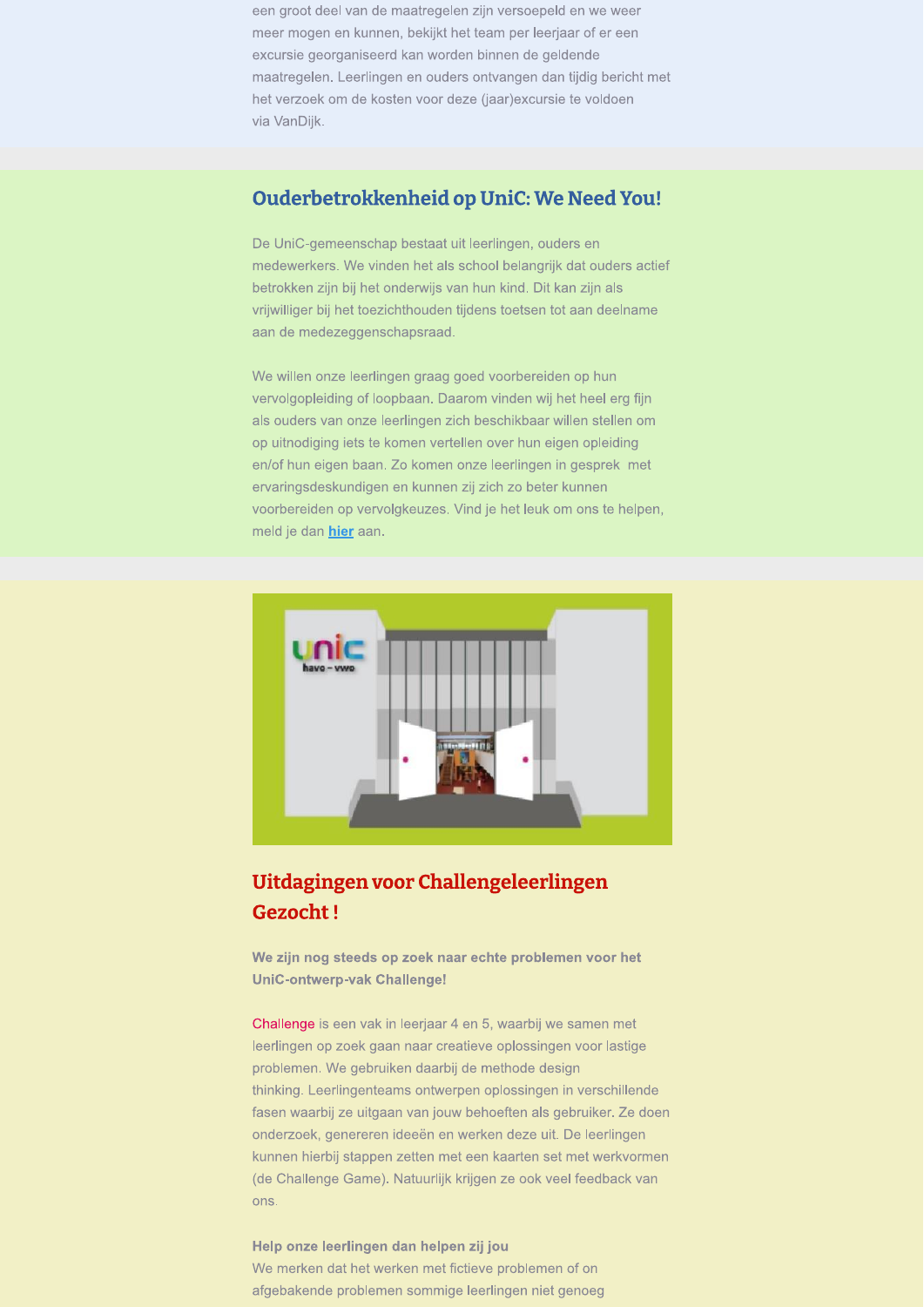stimuleert. Daarom vragen we jouw hulp. In ruil daarvoor krijg jij hulp van onze leerlingen! Heb jij een probleem dat flink ingewikkeld is maar wel oplosbaar binnen circa 6 tot 8 weken? Wil jij wel aan de slag met een groepje UniC-leerlingen gedurende 6 weken, met als investering ca een half uur per week? Wij willen hier spoedig mee beginnen. De leerlingenteams ontwerpen een oplossing voor jouw probleem en bellen jou met regelmaat om te vragen of de oplossingsrichting bij de behoefte past. Daarnaast kun je ze natuurlijk helpen met tips. Mocht jij enthousiast zijn, laat het ons weten via onderstaand mailadres.

#### Voorbeelden van een geschikt probleem (challenge):

\* Mijn planten op het balkon gaan altijd snel dood. Hoe kunnen we ervoor zorgen dat planten goed

groeien op mijn balkon?

\* Er loopt steeds meer water uit onze tuin het riool in, dat is zonde. Hoe kunnen we onze tuin zo

ontwerpen dat deze klimaatbestendig wordt?

\* Ik vind treinreizen afschuwelijk vanwege lompe medereizigers.

Hoe kunnen we van mijn dagelijkse

treinreis een fijne ervaring maken?

\* Mijn huisgenoten doen nooit de wc-bril naar beneden na het plassen. Hoe kunnen we mijn huisgenoten

bewegen om de wc-bril netjes neer te laten?

We zijn je eeuwig dankbaar als jij jouw probleem met ons deelt ;-). Mocht je het formuleren of uitwerken van jouw probleem moeilijk vinden dan denken we graag met je mee. Alle input is welkom! wij ontvangen deze graag via deze link. We hopen snel van je te horen en je te kunnen helpen.

Het Challengeteam van UniC, Lenie (Iberendts@unic-utrecht.nl) en Hanneke (hgraaff@unic-utrecht.nl)



# Een schone school doen we met elkaar!

Na de herfstvakantie start op UniC het stewardproject. Binnen dit project zijn leerlingen mede verantwoordelijk om de school rustig, veilig en schoon te houden. Dit doen ze onder andere door elkaar aan te spreken op gedrag waardoor het verantwoordelijkheidsgevoel van leerlingen, voor elkaar en voor een schone school, zich verder kan ontwikkelen.

Tijdens de pauzes zullen stewards in tweetallen door de school rondlopen. De stewards, leerlingen uit leerjaar 3 zullen in tweetallen de school rondlopen om medeleerlingen te helpen herinneren om hun 'rotzooi' in de prullenbak te gooien. Alle leerlingen en